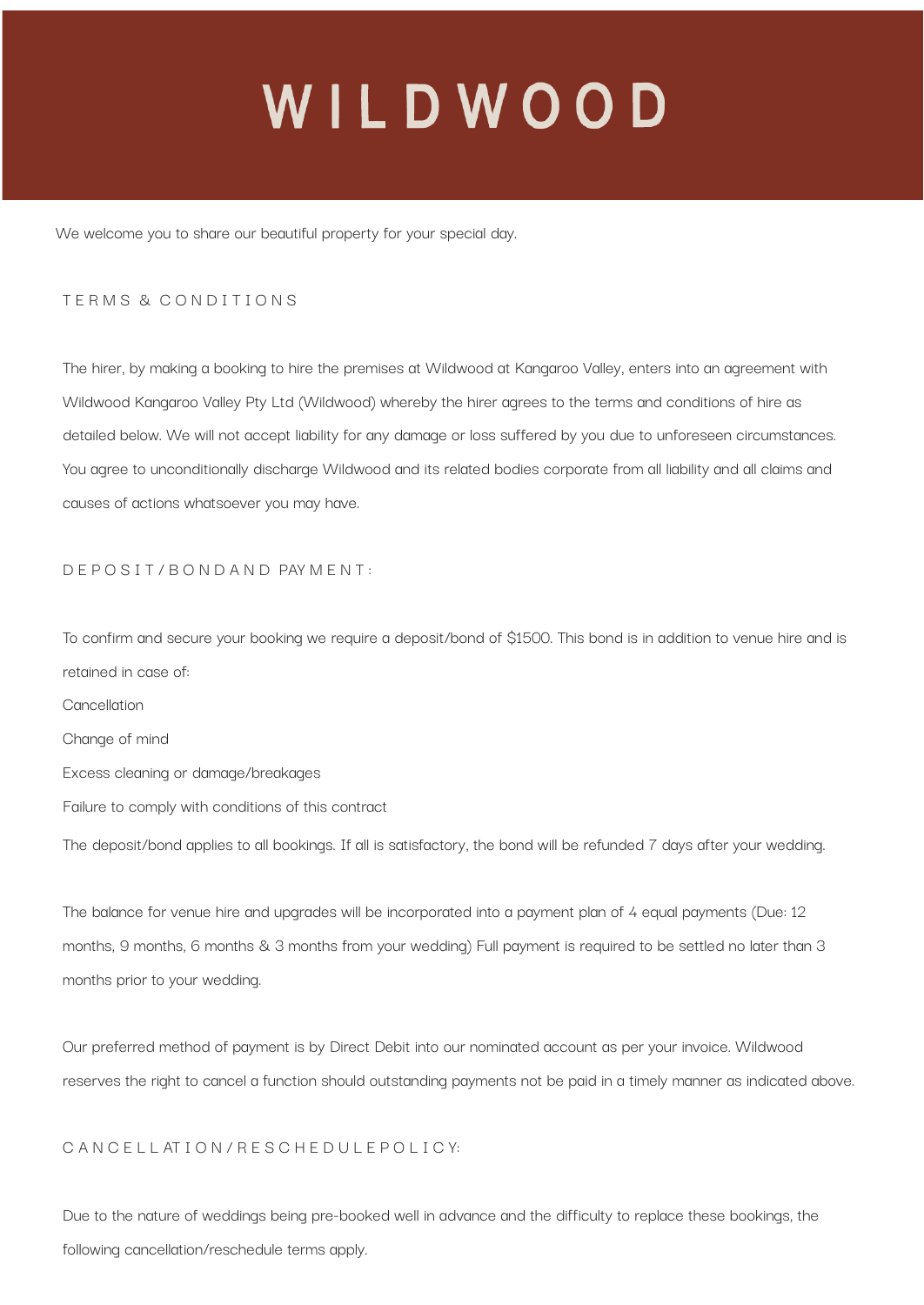#### Rescheduled Weddings

Reschedule requests will incur a \$500 change fee + balance of new venue hire and catering fees if there has been a price increase since booking. One reschedule will be permitted, after which it will be considered a cancellation. Reschedules will be considered cancellations if requested less than 12 months prior to the wedding date.

#### Cancellation Policy

Due to the nature of events being pre-booked well in advance and the difficulty to replace these bookings, the following cancellation/reschedule terms apply.

Bookings cancelled more than 12 months prior to the original wedding date will incur a loss of deposit/bond Bookings cancelled between 9 and 12 months prior to the original wedding date will incur a cancellation fee of 25% of the total booking value + deposit/bond. Bookings cancelled between 6 and 9 months prior to the original wedding date will incur a cancellation fee of 50% of the total booking value + deposit/bond Bookings cancelled between 3 and 6 months prior to the original wedding date will incur a cancellation fee of 75% of the total booking value + deposit/bond.

No refund will be issued for bookings cancelled less than 3 months prior to the original wedding date.

In addition, Wildwood accepts no liability for any financial loss suffered by you or any guest should your wedding need to be relocated, postponed or cancelled, due to circumstances unforeseen or beyond our control. We recommend securing wedding insurance for your event.

#### V E N U E H I R E - F R I D A Y, S A T U R D A Y, S U N D A Y

The venue is available exclusively for the entire day of your wedding from 12 pm to 11 pm – the venue must be completely vacated by 11 pm. Venue hire is for 8 hrs with ceremony usually starting from 3 pm and guest arrival from 2.30 pm. If the venue is available, you are welcome to start your set-up the day prior to your wedding. Please remove all decorations and leftover drinks before 10 am the day after your wedding.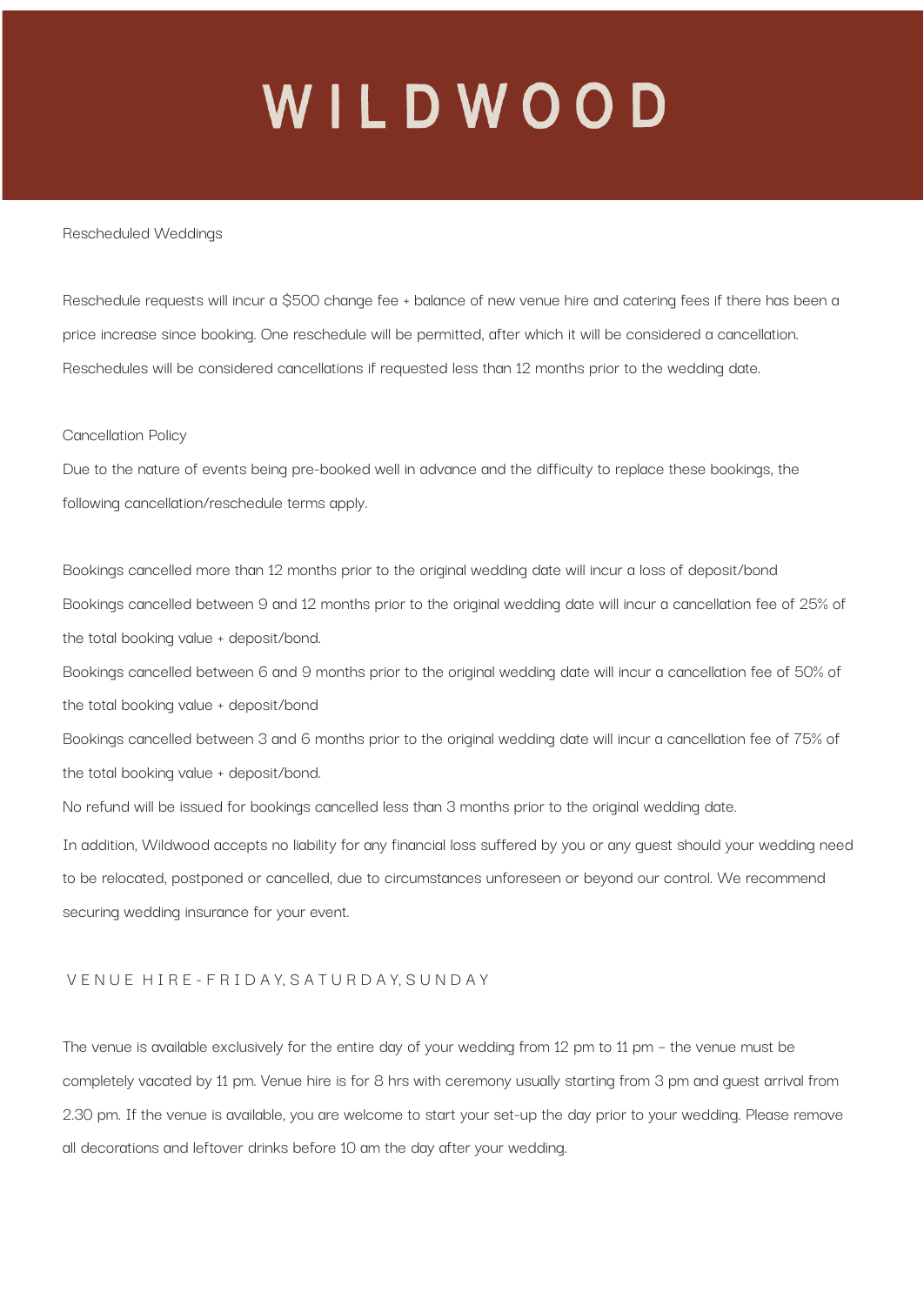### V E N U E H I R E - M O N D A Y T O T H U R S D A Y

The venue is available exclusively for the entire day of your wedding from 12 pm to 10 pm – the venue must be completely vacated by 10 pm (8 pm for a daytime wedding). Ceremony starting time from 3 pm (midday for daytime wedding) and guest arrival is permitted from 2.30 pm. You are welcome to start your set-up the day prior to your wedding. Please remove all decorations and leftover drinks before 10 am the day after your wedding.

### V E N U E H I R E - E L O P E M E N T W E E K D A Y W E D D I N G

The venue is available for a maximum of 5 hours for an elopement. The venue must be vacated and cleaned immediately after your wedding, by the time specified on your booking confirmation.

#### V E N U E H I R E - RECOVERY BRUNCHES AND PARTIES

Due to the nature of our license to operate as a venue - recovery brunches for more than 12 people and parties at any time outside of the designated wedding slot can only be held with our RSA martial onsite and with our prior written permission.

### W E D D I N G DAY C O - O R D I N ATO R :

Our wedding coordinator will oversee the smooth running of your wedding from set up to pack down and everything in between.

We will not accept responsibility for deliveries in your absence.

#### V E N U E U P G R A D E S

We are constantly improving the grounds and facilities at Wildwood. There may be some improvements from the time you book your wedding to the time of your actual wedding. Acceptance of these terms and conditions acknowledge that these improvements cannot be modified.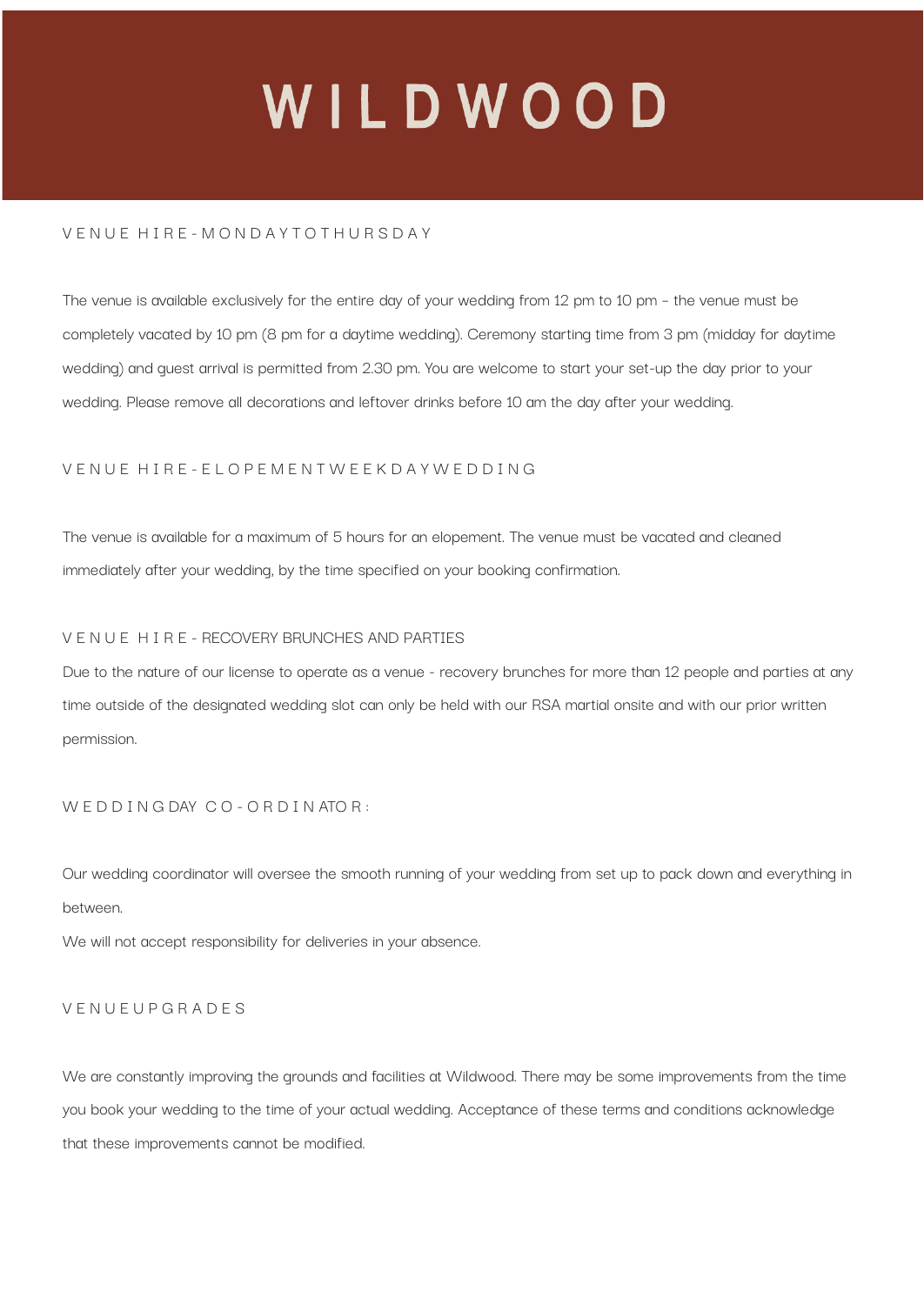#### $A \cup C \cap H \cap L$

If you are providing alcoholic beverages your are responsible for the well-being and safety of all of your guests. RSA accredited staff are included with your venue hire however Wildwood is not the provider of alcohol. Our specific alcohol policy is as follows:

RSA principles are to be adhered at all times during the function.

Drinks/glasses are not permitted in the ceremony areas.

Food service must commence prior to the bar being opened.

The supply and serving of spirits as either a post ceremony cocktail or for wedding toasts must be discussed with the venue and assessed on a case by case basis.

No 'serve yourself' tubs of alcohol will be allowed – bar service by RSA approved waiters only.

We require liquor service to cease 30 mins prior to closing

Drunken or abusive behaviour and drink driving will not be tolerated. After one warning, drunk or disorderly guests will be asked to leave the property immediately.

We will request you provide the details of a nominated driver at the wedding who can drive these guests to their accommodation if necessary. The Wildwood bus will not transfer abusive or disorderly guests.

#### T R A N S P O R T :

On-site parking is strictly limited to 25 cars (including staff). The names of the guests who are driving are to be provided before your wedding. The parking attendant will check names as cars arrive. Council strictly forbids parking on the street and, as there is NO TAXI service or public transport in Kangaroo Valley, we require you to utilise a minibus service if your wedding exceeds 50 guests. Please refer to the separate attachment for information about our minibus service

#### W I L D W O O D H O U S F:

If you have hired Wildwood House as part of your booking it can be used by the bridal party pre-wedding to get ready. Otherwise, it is for the exclusive use of a maximum of 8 guests who are staying on-site. It is not be used for parties outside of the wedding and under no circumstances can other guests or friends outside of the 8 nominated come back to the house post wedding once the event is over. No camper vans or tents can stay on premise past curfew of the event.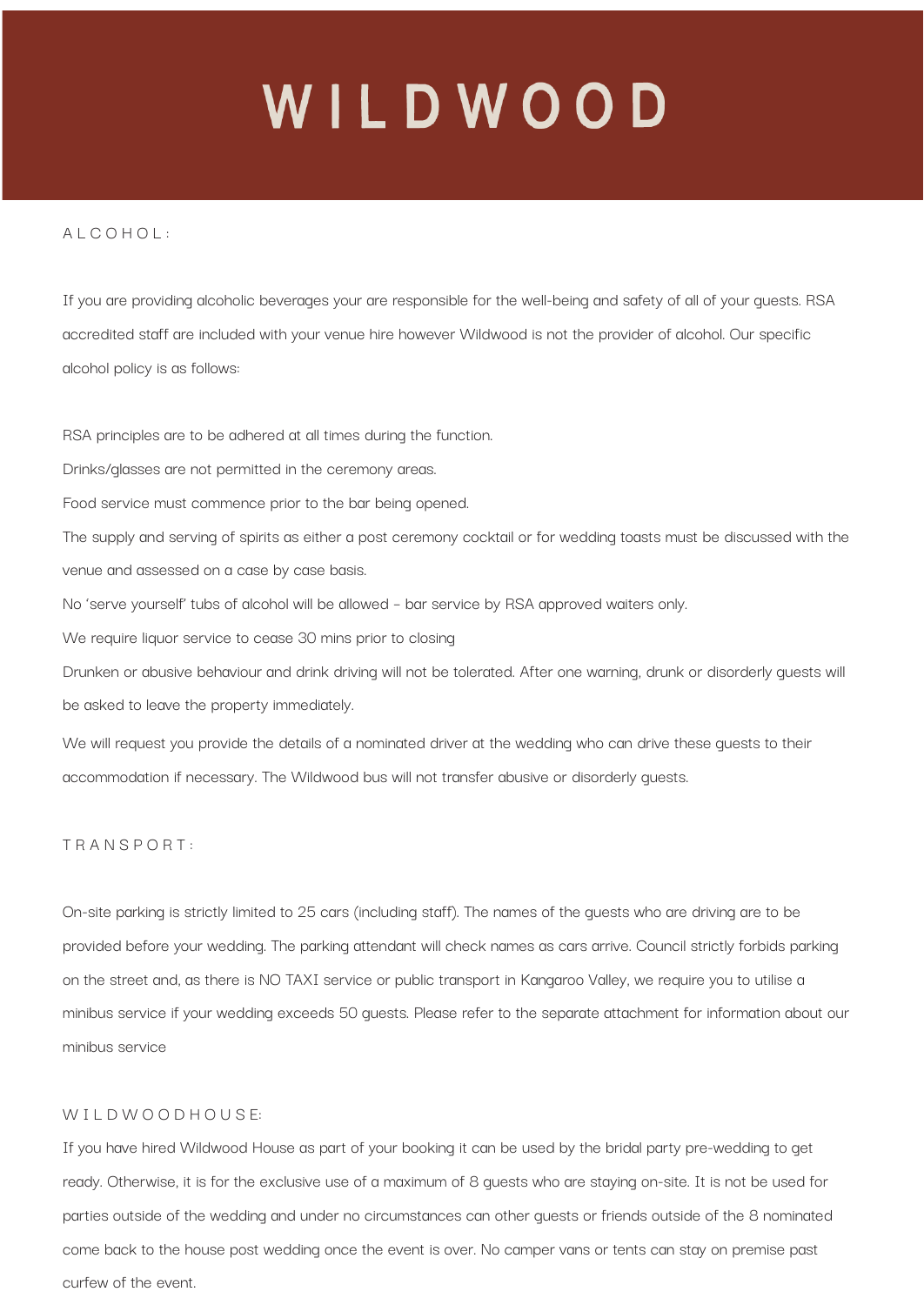Check-in times are 3 pm and check out is 10 am. Additional costs will be incurred if the BBQ area is not cleaned or items are taken or broken. Despite not having neighbours close by, noise travels far in the valley and we expect you to respect our neighbours (bush animals and otherwise) by not playing music over 80 decibels after 11 pm.

#### R I S K S :

Due to the nature of our unique bush venue, there are inherent risks associated with holding events here. Wildwood is not liable for any injury suffered by the hirer, attendees, agents or other persons invited by the hirer to the property. Should you invite children to attend your wedding please ensure a responsible adult is allocated to supervise them at ALL times. Please also make it very clear to all guests they are on a property surrounded by cliffs and to act responsibly and adhere to our warning signs.

#### P E T S :

We love to make Wildwood an inclusive space where all family members are welcome. Your responsibility should you bring pets here include: that you and your guests are aware of the inherent risks of being on a cliff and that the pet does not stray in a way that may endanger itself. We ask that leads be used at all times to protect our native animals and all droppings are picked up. If the animal is allowed in the house, it does not malt on or destroys furniture.

#### S E C U R I T Y:

We will have a representative onsite to ensure the smooth progress of your function and that terms and conditions are adhered to. This person will not be intrusive to your day. We also have video surveillance on 24hrs a day.

### VENUE STYLING AND FLOWERS:

We will complete a basic setup of the pavilion according to your specifications. This includes table configuration, tablecloths, cutlery, crockery, glasses etc. Flowers and personal decorations are not included – our in house coordinator will happily assist you with this and our stylist has some very reasonable package options. If you prefer to DIY, you are welcome to do this prior to your wedding – no DIY ceiling installations are permitted due to WHS. Ceiling ladders are available for hire from us (includes installation and dismantling, excludes greenery and florals).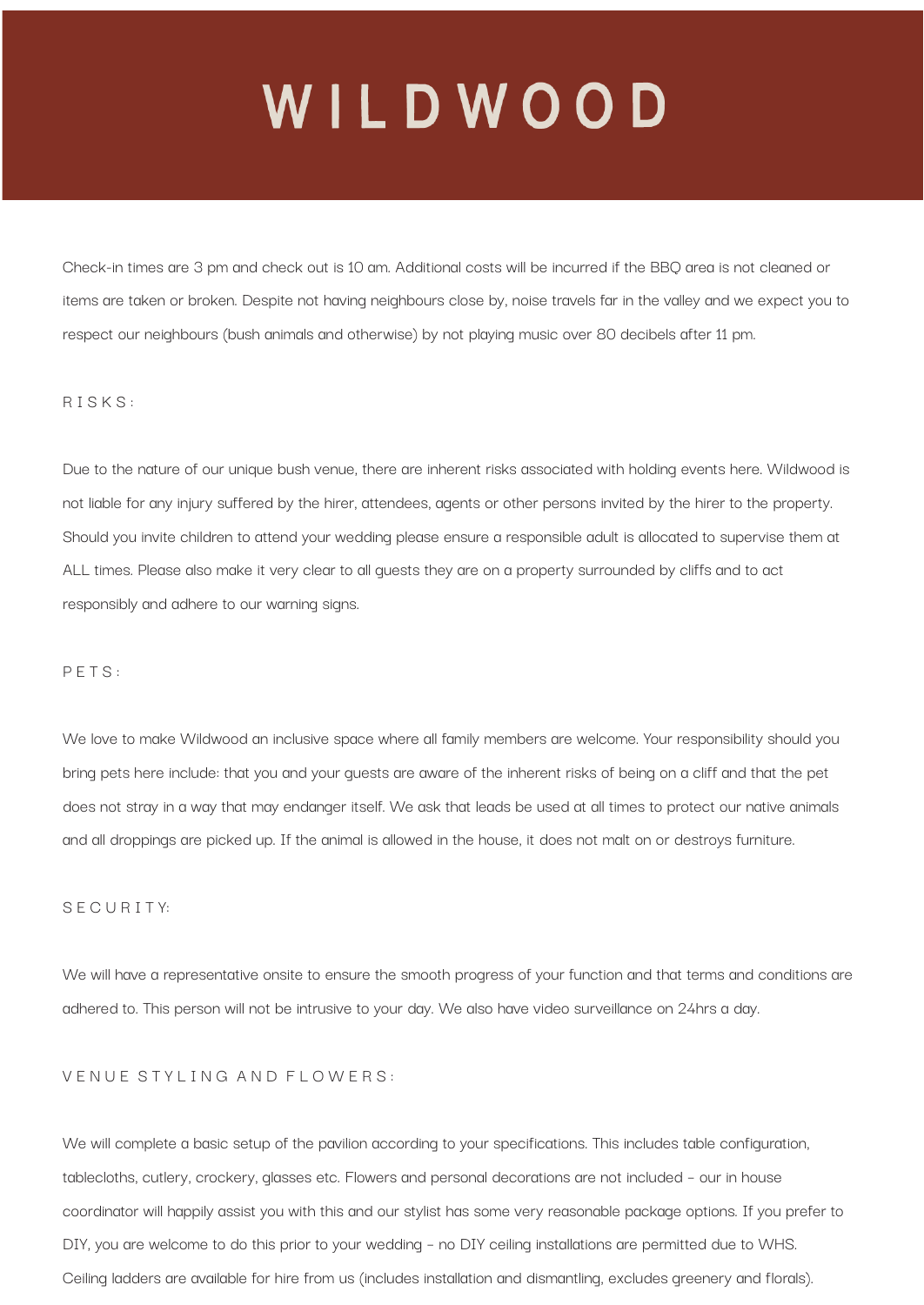Please advise your florist that bump in must be completed a minimum of 2 hrs prior to your ceremony and that all florals/greenery must be removed by them from the site before 10 am the next day.

If you are hiring external tables and chairs/furniture, you will be responsible for the removal and storage of our furniture and putting it back where you found it.

N.B. Pampas Grass is a noxious weed and is not permitted for any floral styling at Wildwood. Please pass this information on to your florist/stylist.

We welcome TWO one on one planning day visit to the venue as part of your package, in order to assist you in designing the perfect day. These must fit in with weddings and events that are on and are to be organised through bookings@kangaroovalleycountrywedding.com.au.

### C O N F I D E N T I A L IT Y

Henceforth you give Wildwood permission to confirm details about your wedding with your listed suppliers e.g. musicians, photographers, florists etc. including your format sheet so that we can confirm access, set up, pack down etc. You give permission for Wildwood to confirm details e.g. start and finish times etc. with guests who call us in the lead up to the wedding date.

Henceforth you give Wildwood permission to use your wedding photos supplied by yourself or your suppliers e.g. photographers, videographers etc, following the wedding day, for use on social media and advertising purposes. We will never sell-on your information to third parties.

#### CURFEW AND NOISE:

Wildwood abides by council regulations and is respectful of our neighbours. We ask that music be played at a 'reasonable' level and reserve the right to request lower noise if we feel it is impacting our neighbours. Speakers must be placed at the North-Eastern (kitchen) end of the pavilion and will be set within our noise limits prior to the wedding. We have a decibel counter on-site and will monitor noise levels. Live music is restricted to acoustic duos (no drums or power) and DJ's, and must adhere to our strict guidelines (minimise bass, 83Db at speakers, noise level reduced when requested). Please carefully consider your music options before you make any decisions. Loud amplified noise is not permitted after 10.30 pm on Friday and Saturday nights and after 9.30 pm on weekdays and Sundays. Please pass this information on to your DJ or acoustic duo, so they fully understand our conditions of use as unfortunately due to our